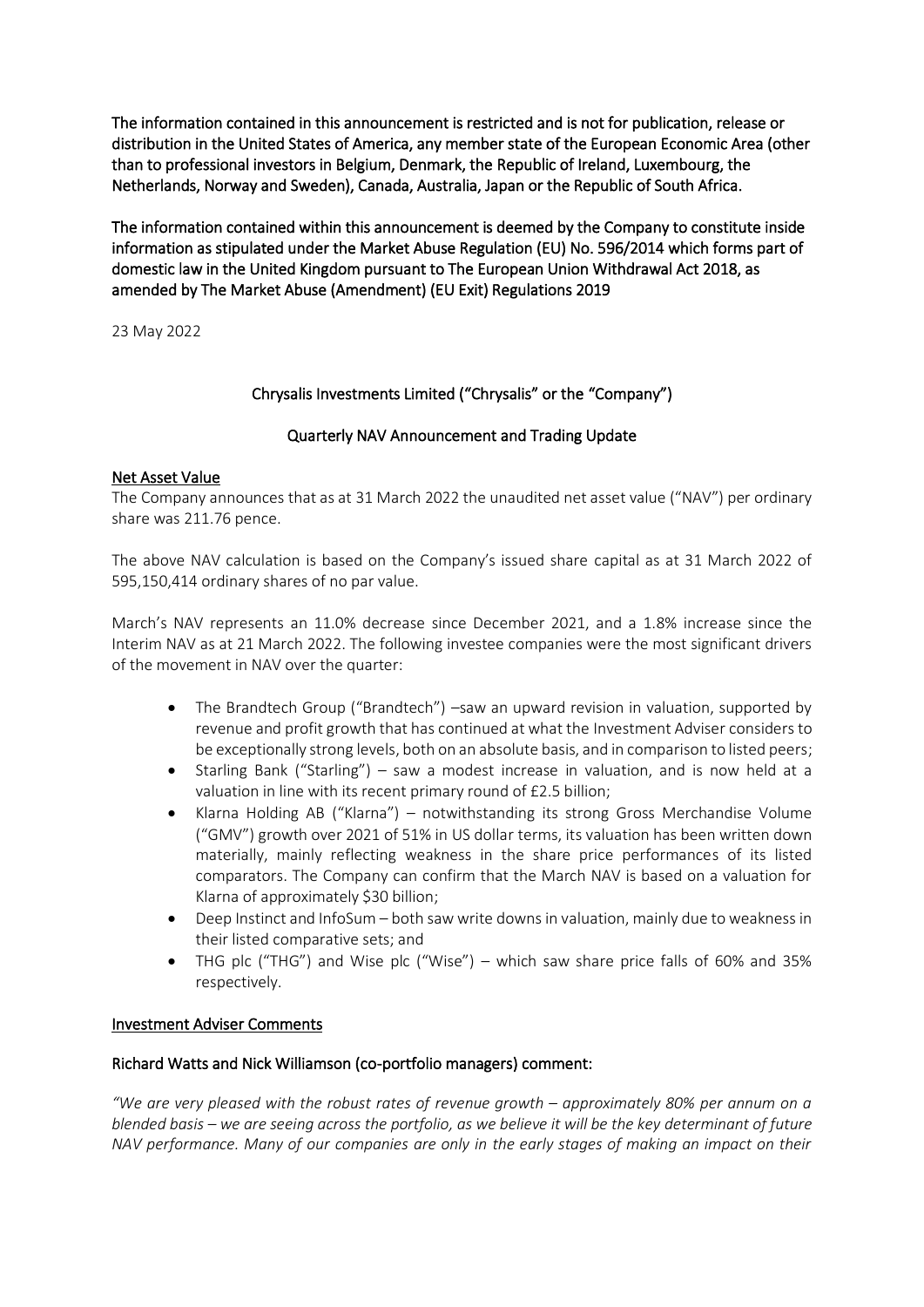*sizeable addressable markets, which we expect to support their growth aspirations into the medium term.*

*Listed market valuations have remained under pressure, a trend which started in September 2021 and has continued into the current quarter, reflecting uncertainty over a number of key variables including economic growth, interest rates and inflation. It therefore feels prudent to adopt a conservative stance with respect to strategy, and a key focus for us over the coming quarters will be supporting our companies in pursuing their growth objectives.*

*As detailed above, we have given more colour on the valuation levels of our two largest assets, Klarna and Starling. Together, these holdings account for approximately 40% of the Company's gross investable assets, which should give investors significant valuation certainty regarding a material part of the portfolio."*

#### **Overview**

The pressure on the valuations of growth companies in global stock markets that commenced in the previous quarter continued, and in many cases increased. Investor concerns over the likely trajectory of the interest rate rises required to tame growing inflation expectations were heightened by the impact of the Russian initiated war in Ukraine, which has led to supply constraints in certain key global commodities.

Public market valuations form a significant input into the Company's valuation process. The quarter to March 2022 saw some significant declines in the share prices of many of the comparable companies used by the valuer, for the reasons outlined above, which have been reflected in the assessment of the March NAV.

The blended average revenue growth of the portfolio remains strong, at approximately 80% per annum, with four portfolio companies delivering over 100% per annum. The Investment Adviser believes that growth will be the main driver of NAV in the medium term, and logic suggests better-than-market rates of growth should help to mitigate valuation multiple compression.

In addition, the portfolio benefits to some degree from investment structures that have provided downside protection to the valuations of companies comprising over 15% of the invested portfolio.

There was a negligible impact from foreign exchange movements.

#### Portfolio activity

Unlike previous quarters, which have focused on investment, the quarter to March 2022 saw no new investment, but three realisations.

The Company received £57.2 million of net proceeds from the sale of Embark Group Limited ("Embark") to Lloyds Bank plc in January 2022. A residual holding in Rowanmoor Group Limited – previously a subsidiary of Embark – has been retained, but given this is held at a notional amount, this transaction effectively marks the Company's first full realisation.

While the Investment Adviser remains optimistic over the prospects for continued growth in Wise plc, and is encouraged by its trading performance, it took the opportunity to sell part of the Company's stake in March to raise cash, both given increased market risk with the commencement of the war in Ukraine, and with a view to funding a follow-on in Starling, detailed below. This raised approximately £12.2 million at an average share price of approximately 500p.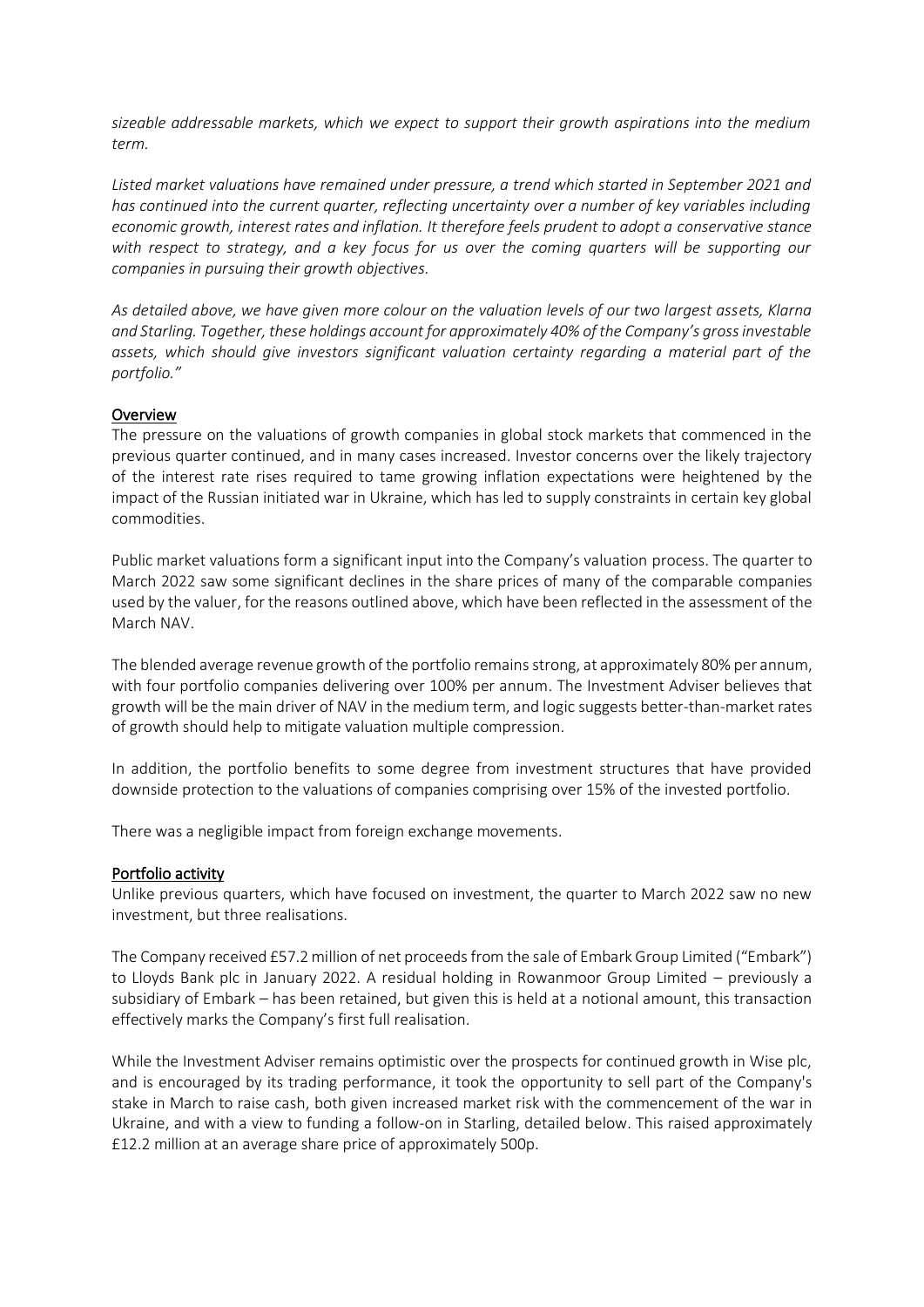Following an initial repayment of £588,000 from the liquidation of Growth Street, which was received in December 2021, the Company received a further £496,000 during the period. This means that approximately £1.1 million has been recovered for investors, broadly in line with expectations.

Taking the above into account, the quarter to March 2022 saw a net realisation of approximately £70 million. Post period end, an investment of £10 million was made in Starling's £130.5 million fundraise at a pre-money valuation of £2.5 billion.

## Portfolio news

Many of the Company's key assets continued their strong operational progress over the period.

Starling's funding round, which completed in April, was accompanied by statistics that showed it accounted for 7.5% of the UK SME banking market (by numbers of accounts), which we believe is approximately half the market share of Barclays plc. This has been achieved in less than five years from the launch of its business banking capability. Although this fundraise was announced post period end, the Investment Adviser had sight of this during the period, hence Starling being valued at the primary funding round in the March NAV.

Klarna released its annual report to December 2021. Highlights included 147 million active users globally, which has doubled since the end of 2017, with US users growing fivefold since 2019. In addition, there has been a 68% increase in purchase frequency in mature markets over the last three years and over 240% increase in new markets.

These statistics are key for Klarna. GMV growth is the main driver of revenues, and can effectively be considered the product of the number of users, multiplied by purchase frequency, multiplied by average order value. This information demonstrates Klarna's progress in enhancing two of the key inputs of GMV growth.

Over 2021, GMV grew 51% with revenue rising by 48%, both in USD terms. While credit losses increased as a percentage of GMV from 56 basis points ("bps") in 2019 to 67 bps in 2021, the majority of this increase stemmed from volume growth in new markets, which were expected to demonstrate higher loss rates. Thus on an underlying basis, credit performance improved.

Given the significant proportion of the portfolio represented by Klarna, the Investment Adviser is aware of shareholder interest in the valuation of this asset and how comparisons can be drawn from the listed market. With the acquisition of Afterpay by Block Inc, the industry is left with only one material listed buy now pay later ("BNPL") operator in Affirm Holdings Inc ("Affirm"). Affirm has seen significant share price falls over the quarter, from approximately \$100 per share to approximately \$46 per share by 31 March, with further falls to approximately \$23 per share by mid-May.

However, the Investment Adviser would highlight the following:

- "Pay Now", the use of Klarna to check out with no use of credit, now accounts for 40% of GMV. The Investment Adviser views this channel as having similarities to payment processing, thus implying a pure BNPL peer group assessment for Klarna may be misleading; and
- Affirm and Klarna have differing business models, including areas such as loan duration and initial size, but also in funding. Whereas Affirm relies on warehousing and subsequent securitisation of its loans, Klarna is a regulated bank. This means the latter has access to customer deposits to fund its loans, which form the bulk of its liabilities book. This potentially has ramifications, both in terms of relative funding costs, and availability of funding.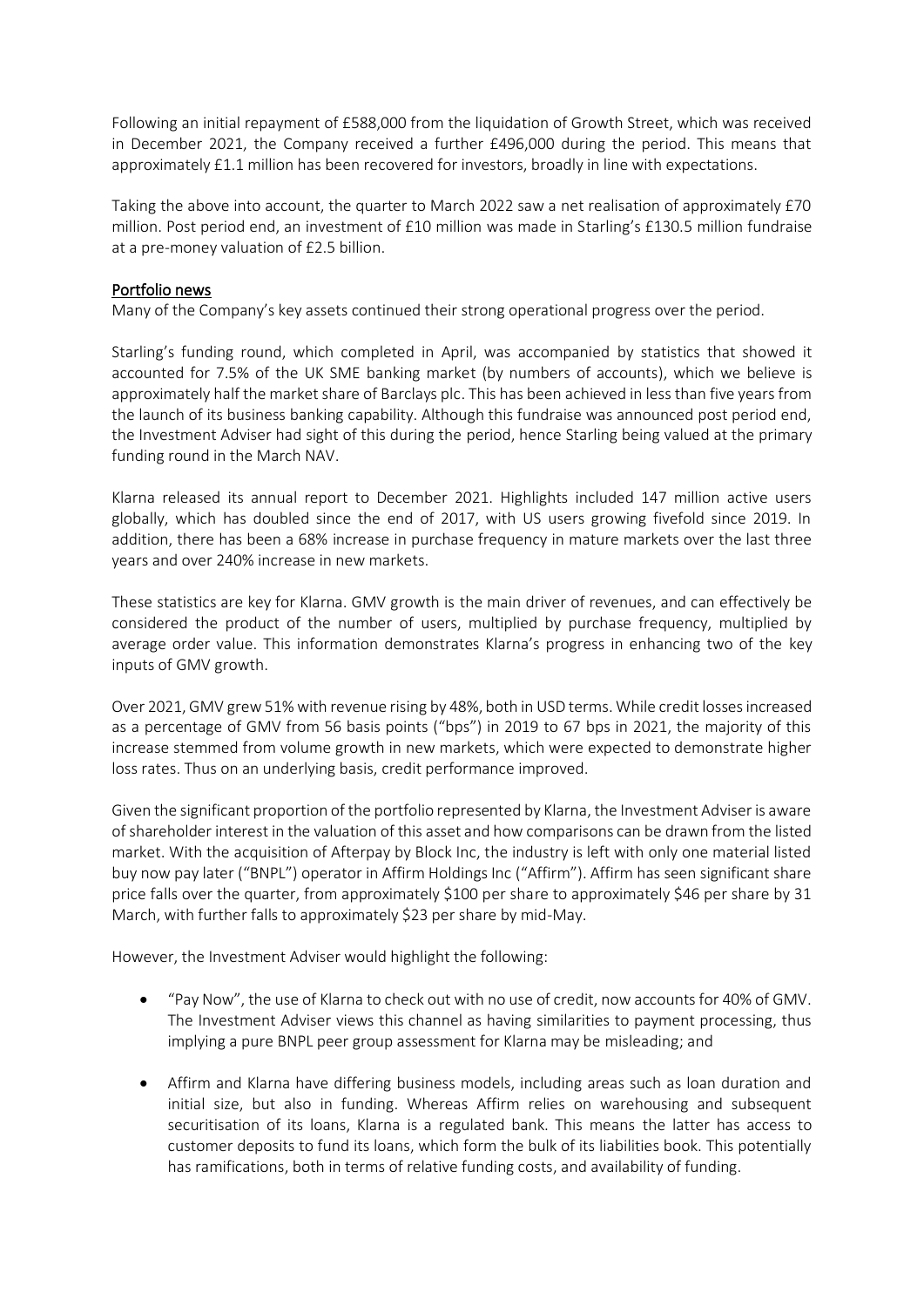Smart Pension announced the acquisition of Stadion Money Management ("Stadion") in January, following its series-D funding round. Stadion is based in the US and offers personalised, digital retirement solutions to advisers, employers and customers. The transaction is expected to complement Smart's existing offering, while increasing its presence in the significant US market. In addition, Stadion will bring additional assets under management, which have grown 2,000% over the last three years.

Graphcore has continued to progress its technology programme and announced in March the launch of the Bow IPU. Bow is the world's first Wafer-on-Wafer processor – effectively stacking wafers on top of one another to create a 3D processor – and is expected to deliver up to 40% higher performance and 16% better power efficiency compared with its predecessors. The company continues its drive to successfully monetise its products.

Post period end, Worldpay's Fraudsight – which is powered by Featurespace – won The Card and Payments Awards' "Best Technology Initiative". Worldpay is the number one global merchant acquirer, processing 40 billion transactions per annum.

During the period Tactus announced the acquisition of online gaming and technology retailer Box, which has a customer base across the UK and Europe. Box takes the group's headcount to over 350 individuals, adds £100 million of revenues, and its purpose built 120,000 sq ft logistics centre significantly expands the scale of Tactus' supply chain and operations across the UK and beyond, while providing enhanced capacity to accommodate future growth.

As a result of organic growth and this significant acquisition activity, Tactus has experienced very strong revenue growth over the course of the last year.

Deep Instinct participated in 2022 MITRE Engenuity's ATT&CK Evaluations for the first time, following the inclusion of a protection component to the test, rather than just a reactive "assumed breach" test. The test emulated the malicious activities of certain threat groups, against which Deep Instinct demonstrated a 100% prevention score, as announced in March.

Revolution Beauty detailed a trading update for its full year ended February 2022, which showed revenues grew 42% over the period. While this was marginally below expectations, given the industrywide headwinds discussed above, the Investment Adviser believes this was a good performance. EBITDA forecasts for the current financial year remain unchanged.

In April, THG released its full year 2021 results and a 1Q22 trading update. Over 2021, revenues were in line with expectations, but margins were under pressure due to an increase in whey prices in the nutrition division, compounding industry wide inflation in other areas, such as freight costs. The company expects this to persist into the first half of 2022 and it triggered approximately 10% EBITDA forecasts downgrades for the full year.

Ingenuity Commerce grew revenues to £45.4 million over 2021. While this was lower than the £50 million expectations, this still represented 135% growth year-on-year and the company reconfirmed a forecast of circa £110 million for 2022. In addition, THG acknowledged it had received several bid approaches, which the Investment Adviser believes endorses its view that the company's valuation has become overly depressed, and the share price responded positively to this news.

Subsequently, on 19 May, the board of THG confirmed it had rejected an indicative, non-binding proposal for the entire issued and to be issued share capital of the company from the Belerion Consortium at a valuation of 170 pence per share. The same day, Candy Ventures Sarl, the investment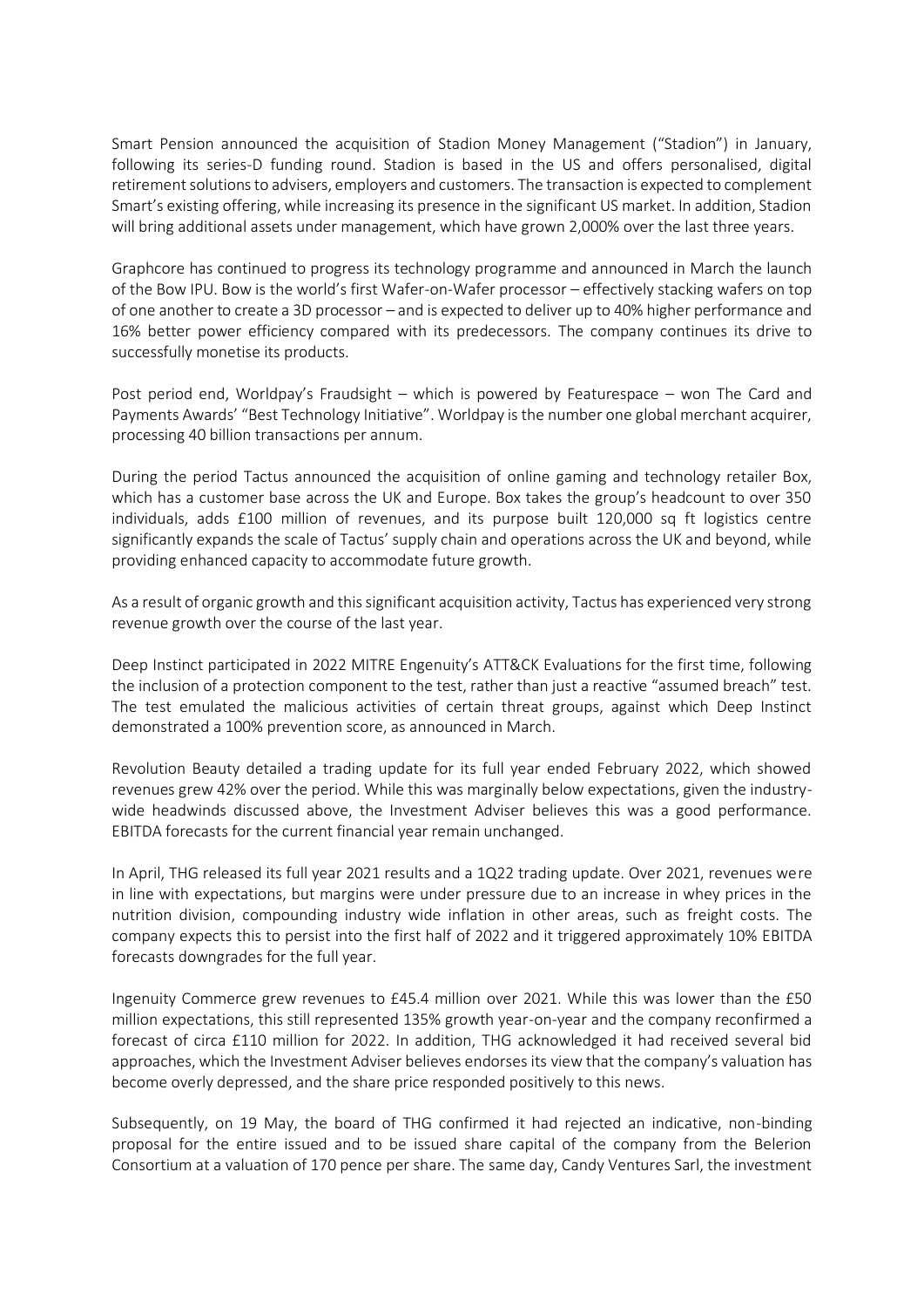vehicle of Nick Candy, also confirmed it was in the early stages of considering a possible offer for the Company.

In January, Wise released a trading update for the quarter to December 2021, detailing 38% growth in volume year-on-year, and a 34% increase in revenue, despite cutting prices to customers materially. This led the company to upgrade its revenue growth guidance for its full year to March 2022 to approximately 30%, from "low to mid 20s" in the previous quarter.

### Cash Update

As of 19 May 2022, the Company held approximately £62m of cash. In addition, the Company also has significant further liquidity available, most notably its holdings in listed assets, which currently total approximately £82m.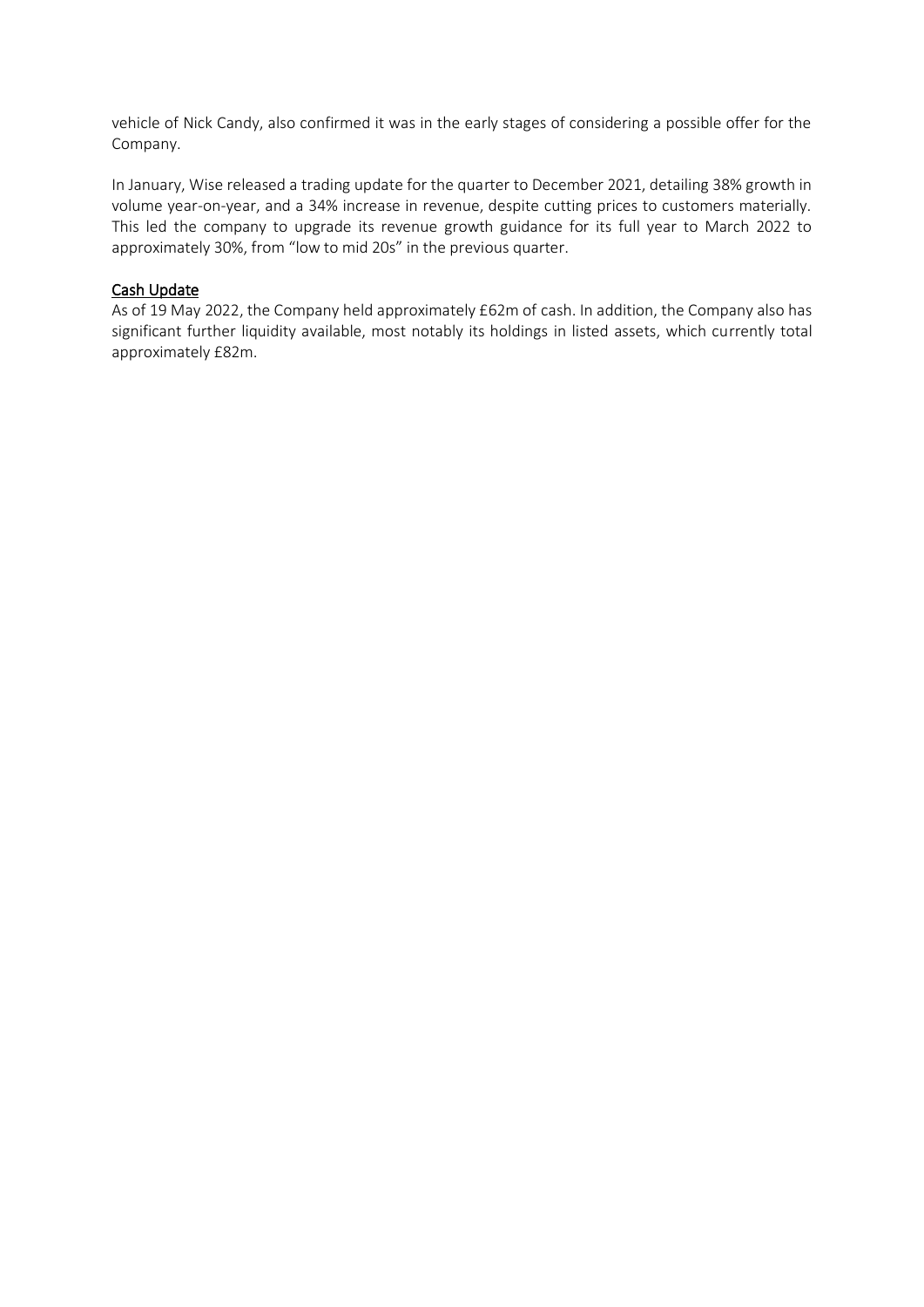# Portfolio Composition

As of 19 May 2022, the portfolio composition was as follows:

| Portfolio Company        | % of portfolio |
|--------------------------|----------------|
| <b>Starling</b>          | 21.1%          |
| Klarna                   | 18.9%          |
| wefox                    | 11.2%          |
| <b>Smart Pension</b>     | 8.9%           |
| The Brandtech Group      | 8.6%           |
| Graphcore                | 4.9%           |
| Featurespace             | 3.2%           |
| <b>Tactus</b>            | 3.1%           |
| InfoSum                  | 2.7%           |
| Deep Instinct            | 2.6%           |
| <b>Revolution Beauty</b> | 2.4%           |
| Sorted                   | 2.3%           |
| <b>THG</b>               | 2.1%           |
| Wise                     | 1.9%           |
| Secret Escapes           | 1.2%           |
| <b>Growth Street</b>     | 0.0%           |
| Rowanmoor                | 0.0%           |
| Cash                     | 4.9%           |

Source: Jupiter Investment Management (UK) Limited. Holdings size, as of 19 May 2022, are calculated using 31 March valuations, adjusted for FX as of 19 May 2022 and capturing transactions concluded post the NAV calculation period, and thus using cash as of 19 May. For listed shares, the holding values are based on closing share prices as of 19 May, namely: THG at 116p; Wise at 353p; and Revolution Beauty at 108p. Due to rounding the figures may not add up to 100%. The above percentages are based on an aggregate portfolio value (including cash) of approximately £1.27 billion.

## Outlook

Pitchbook data indicates that the value of deals completed in the late-stage venture space in Chrysalis's key European markets grew year-on-year over the first quarter of 2022. The Investment Adviser views this as a backward looking indicator and expects the effects of volatility in listed markets, which has increased further post period end, will filter through to private markets. The Investment Adviser believes this is likely to manifest itself in the following ways:

- A renewed focus on the fundamentals of investment cases, and thus increased selectivity in deal participation. This is likely to involve an emphasis on companies with strong fundamentals and unit economics, with a view to the potential characteristics of businesses as they mature;
- Some reassessment of growth valuations that in certain cases had become stretched; and
- The likely increased prevalence of investor protections in deal structures, such as liquidity preference.

The Investment Adviser notes that growth valuations have already begun their "reset", as shown by the reduction in the Company's NAV over the last two quarters, reflecting the independent valuer's remit to determine fair value. Although growth valuations have continued to decline post period end, the example of Starling, which concluded a funding round in April at nearly twice the valuation of the year before, shows that fast growth is able to counteract valuation compression in certain circumstances.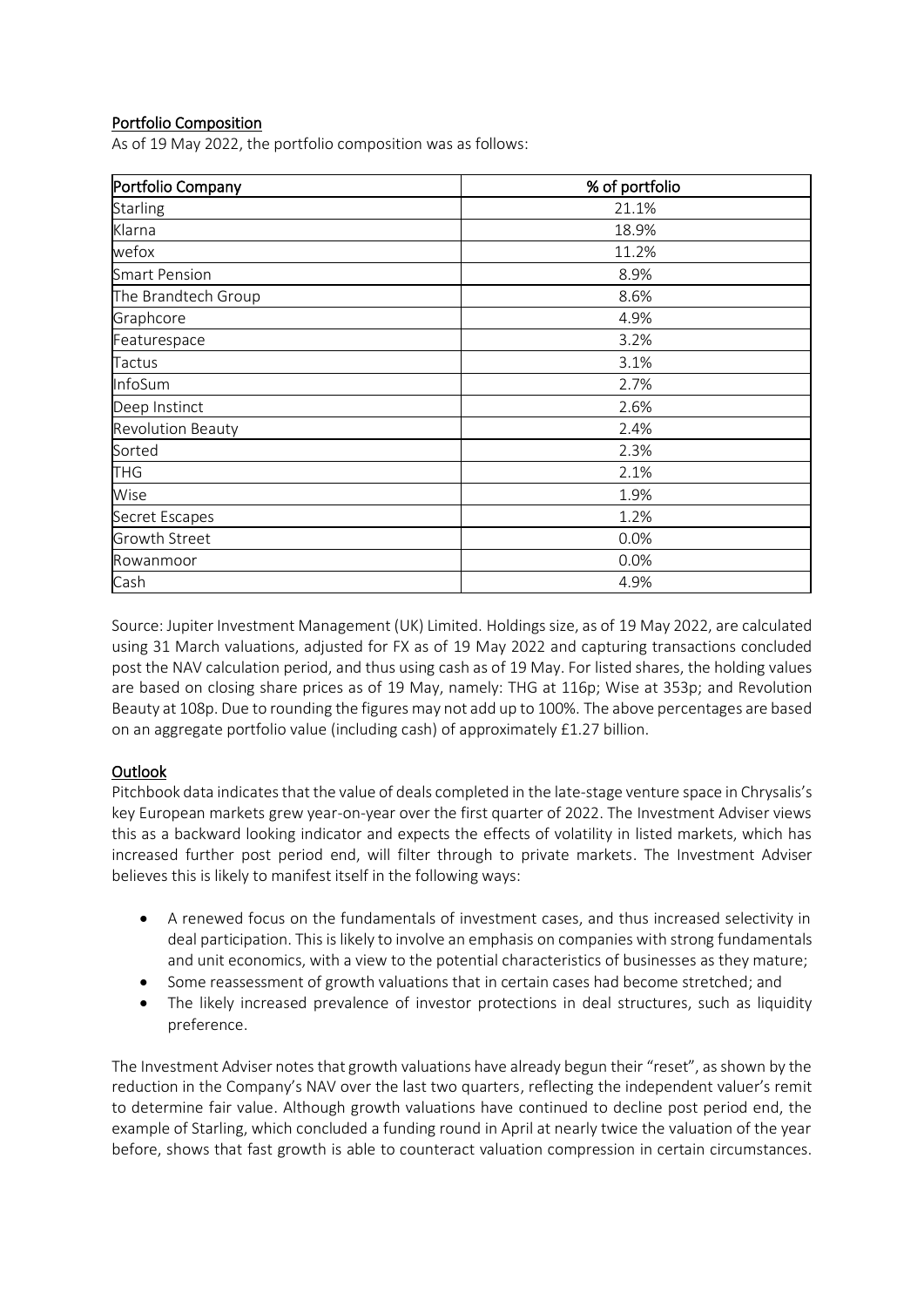With that in mind, the Investment Adviser views the growth being delivered by the portfolio as a critical determinant of likely NAV performance over forthcoming periods.

With regard to investors becoming more selective, the Investment Adviser believes Chrysalis has investments in many exceptional companies, with a number demonstrating best-in-breed characteristics. In addition, the Investment Adviser's due diligence process typically involves a focus on strong unit economics. While over 40% of the Company's portfolio is profitable, the Investment Adviser believes that the rest of the investments also have the ability to scale successfully into profitable and cash generative businesses in the medium term.

### Factsheet

An updated Company factsheet will shortly be available on the Company's website: [https://www.c](https://www./)hrysalisinvestments.co.uk

#### -ENDS-

### For further information, please contact

| Media                                                                                        |                                                   |
|----------------------------------------------------------------------------------------------|---------------------------------------------------|
| <b>Montfort Communications</b><br>Charlotte McMullen / Georgia Colkin / Lesley<br>Kezhu Wang | +44 (0) 7542 846 844<br>chrysalis@montfort.london |
| Jupiter Asset Management:<br>James Simpson                                                   | +44 (0) 20 3817 1696                              |
| Liberum:<br>Chris Clarke / Darren Vickers / Owen Matthews                                    | +44 (0) 20 3100 2000                              |
| Numis:<br>Nathan Brown / Matt Goss                                                           | +44 (0) 20 7260 1000                              |
| Maitland Administration (Guernsey) Limited:<br>Elaine Smeja / Aimee Gontier                  | +44 (0) 1481 749364                               |
|                                                                                              |                                                   |

LEI: 213800F9SQ753JQHSW24

A copy of this announcement will be available on the Company's website at [https://www.chrysalisinvestments.co.uk](https://www.chrysalisinvestments.co.uk/)

The information contained in this announcement regarding the Company's investments has been provided by the relevant underlying portfolio company and has not been independently verified by the Company. The information contained herein is unaudited.

This announcement is for information purposes only and is not an offer to invest. All investments are subject to risk. Past performance is no guarantee of future returns. Prospective investors are advised